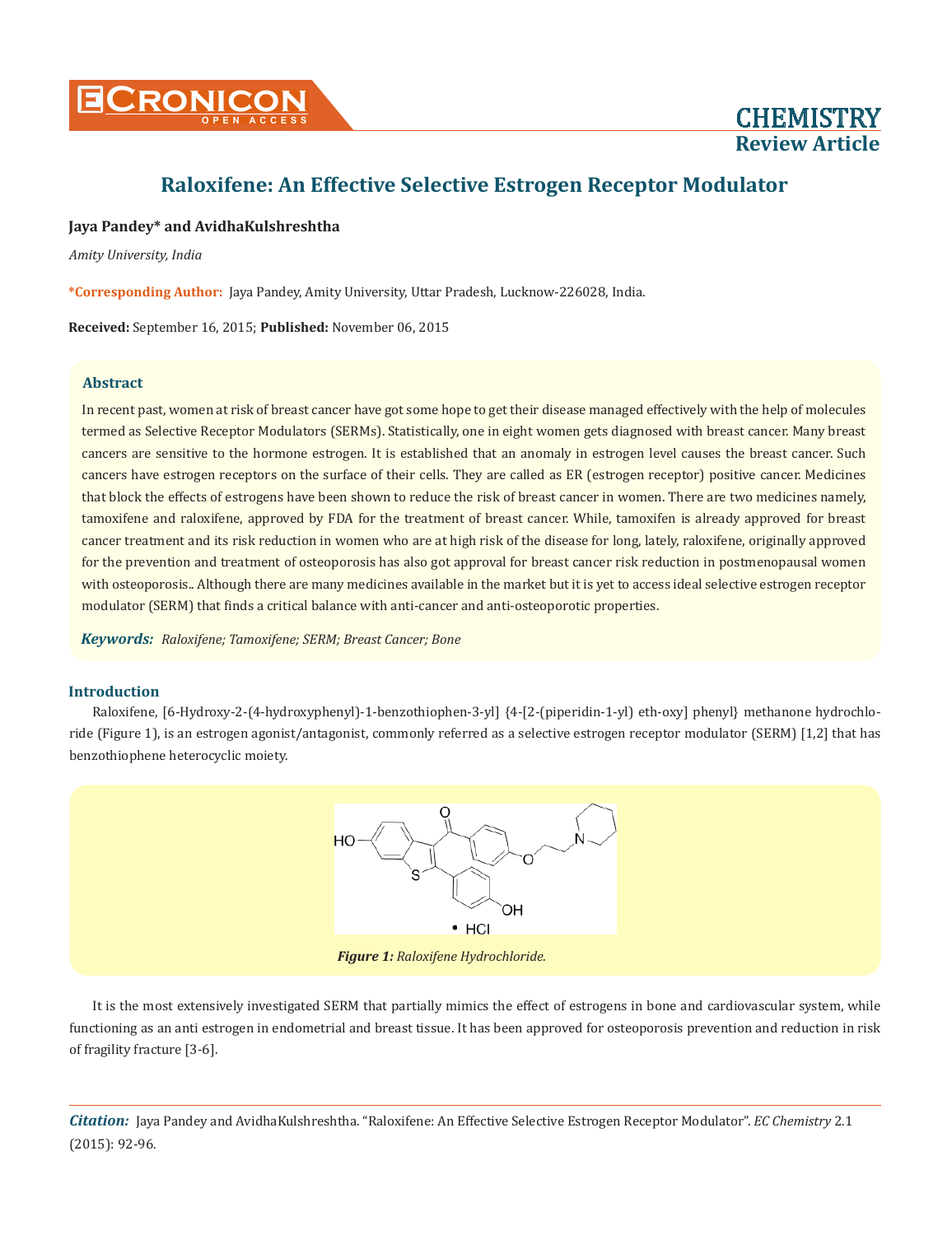| <b>Classification</b>       | <b>Genitourinary &amp;</b><br>reproductive tissue | Skeletal,<br><b>CVS &amp; CNS</b> | <b>Examples</b>                 |
|-----------------------------|---------------------------------------------------|-----------------------------------|---------------------------------|
| Agonists                    | Yes                                               | Yes                               | Diethyl stilbestrol, hexasterol |
| Partial agonist/antagonists | Yes/No                                            | Yes                               | Tamoxifen, Clomiphene           |
| <b>SERMs</b>                | No                                                | Yes                               | Raloxifene, CP-336156           |
| Antagonists                 | No                                                | No                                | ICI-182, 790, ICI-164, 385      |

*Table 1: Classification of estrogen receptor modulators.*

Thus, by administering estrogen antagonist, an effect of functional deficiency of an estrogen is also created in the body depriving all the beneficial effects of the hormone.Thus the prime requisite of targeted drug discovery is to achieve critical balance of agonist/antagonist action in a molecule that may minimize or eliminate estrogenic activity in non-targeting tissues, optimize beneficial estrogenic effect in target tissues and eliminate the formation of carcinogenic metabolites [7,8].

The current approach in the development of newer therapeutic agents is to identify compounds that may elicit tissue specific effects. Many anti estrogens (Table 1) like EM-800, CP-336156, arzoxifene, raloxifene etc. are being developed as selective estrogen receptor modulators (SERMs), showing agonist actions at CNS, cardiovascular and skeletal systems while antagonist action at breast and uterus[9-13].

The clinical success of these molecules for the treatment of estrogen dependent diseases, such as osteoporosis, coronary artery disease, depression, Alzheimer's disease etc., coupled with the novel finding of tissue specificity has intrigued chemists and biologists to think about developing such agents. Recent exciting discoveries related to the structure and function of estrogen receptor has greatly enhanced the prospects for the development of novel ligands that may function as tissue selective estrogen receptor modulators [14,15].

As a new era has been entered with the demonstration of multifunctional biological profile of synthetic non-steroidal selective ER modulators, in not too distant future there will be a selection of modulators and the choice of modulators will be tailored to meet the need of specific tissues and risk profile of the individual therapy providing better treatment options for endocrine dependent disorders. Noticeably, this class of compounds shows promise for the treatment and prophylactic pathologies associated with estrogens, by which novel estrogen pharmaceuticals can be developed as tissue-selective drugs in the new millennium.

The search for ligands that can confer tissue-selective effects showing advantages of estrogens on non-traditional target tissues while mitigating some of the disadvantages, particularly concerns over estrogen agonist action led to emergence of novel group of compounds showing pounced subtype ER alpha and ER beta selective differences in binding affinity and transcriptional efficacy and elicit agonist/antagonist responses depending on target tissue and hormonal milieu. This awareness has led to the development of the molecules which could antagonize the effects of estrogens on uterine and breast tissues, while mimicking the effects of estrogens on bone and cardiovascular system. The term 'Selective Estrogen Receptor Modulators' have been coined to describe these agents [16,17].

## **Salient features of SERMS**

- 1. They can be used in the prevention and treatment of osteoporosis as they have been shown to cause:
	- a. Substantial increase in bone mineral density (BMD).
	- b. Prevention of bone loss and decreases in fracture incidences.
- 2. Through their agonists effects they can also be used in the prevention and treatment of the cardiovascular diseases as they have shown following effects:
	- a. Inhibit biosynthesis of cholesterol.
	- b. Reduce serum fibrogen and serum cholesterol [primarily low density lipoprotein; cholesterol (LDL-C)].
	- c. Reduce aortic lipid accumulation and carotid initial thickness in case of injury.

*Citation:* Jaya Pandey and AvidhaKulshreshtha. "Raloxifene: An Effective Selective Estrogen Receptor Modulator". *EC Chemistry* 2.1 (2015): 92-96.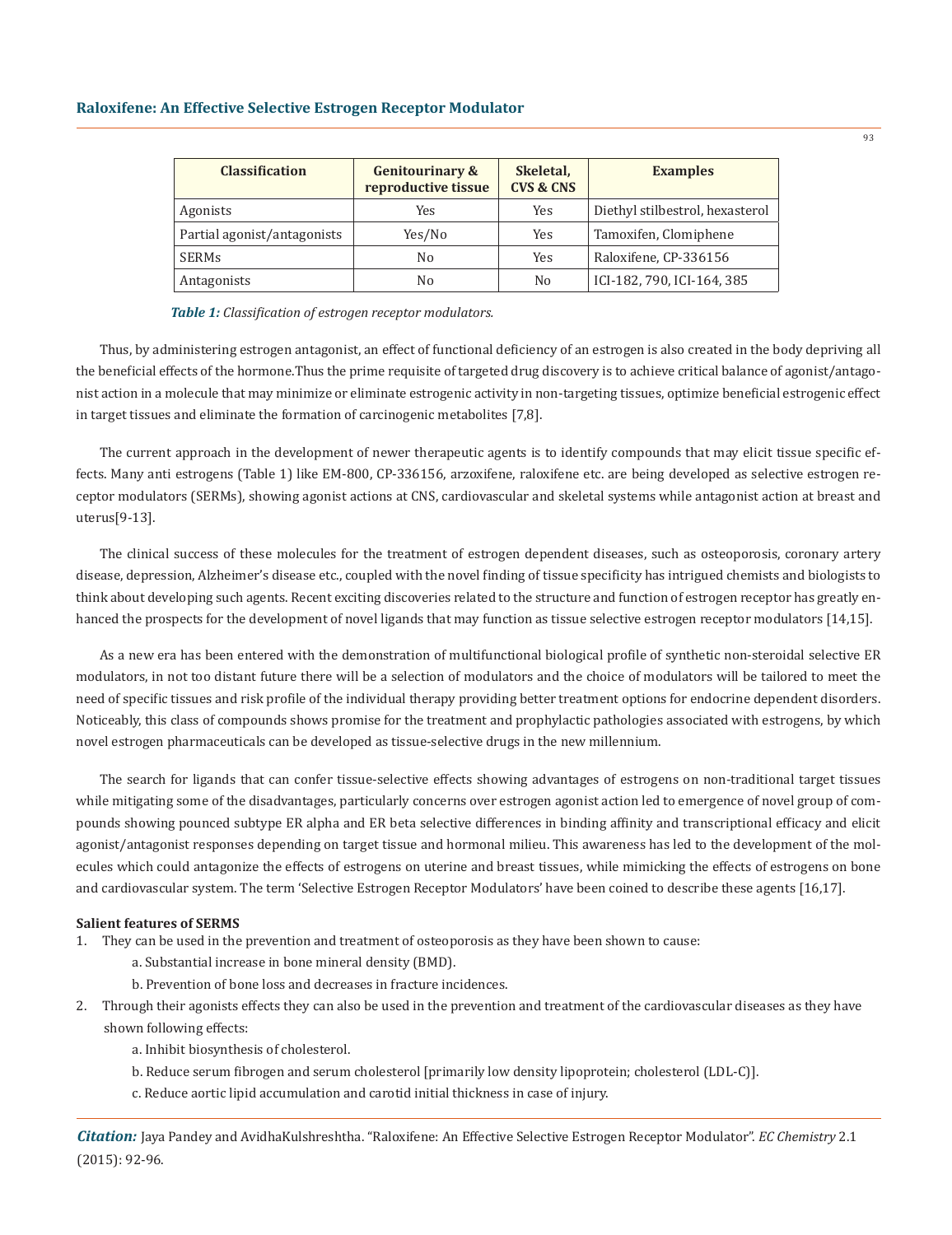- d. Inhibit lipid peroxidation and decreases membrane fluidity.
- e. Inhibit progression of coronary artery arthrosclerosis.
- 3. Through their antagonistic properties they can be used in prevention and treatment of estrogen responsive cancers and they have shown following properties:
	- a. Anti-breast cancer properties.
	- b. Antagonistic effect at uterus showing no stimulation of endometrial hyperplasia.
	- c. Reduction in the risk of lever carcinogenesis.
- 4. They have been shown to improve cognitive function of brain and palliation of Alzheimer's disease and postmenopausal depres sion through agonist effect.

#### **Importance of Raloxifene**

Raloxifene retards the re-sorption of bone by reducing the biochemical markers of bone turnover in the premenopausal population [18-20].

Raloxifene hydrochloride also lowers the chance of developing a certain type of breast cancer (invasive breast cancer) in postmenopausal women [21,22].These effects on bone are established as reductions of bone turnover markersin the serum and urine levels and decrease in the incidence of fractures.

Evista (Raloxifene), administered in a 60 mg dose once daily, increased spine and hip bone mineral density (BMD) by 2 to 3%. This medicine found to decrease the incidence of the first vertebral fracture from 4.3% for placebo to 1.9%.

Breast cancer is more commonly found in women over age 60 they get maximally benefitted from Evista. This is also useful to women who have a family history of breast cancer or who has a genetic predisposition may benefit. Other factors that can increase risk of developing invasive breast cancer include a previous lobular carcinoma *in situ* diagnosis, a history of frequent breast biopsies, first child delivery later age, or starting menstrual cycle at a later age.

Mechanistically, Evista works by blocking estrogen in the breast tissue of women at high risk. This medication helps prevent the spread of tumors that require estrogen to grow. Evista is found to be not effective in women who currently have invasive breast cancer or who have had invasive breast cancer. It neither prevents cancer in these women nor will it treat cancer once it appears.

Although Evista can reduce the likelihood of invasive breast cancer, it's important to be aware of its serious side effects e.g. increased chances of blood clots in the lungs and legs along with increased chance of stroke in women with coronary artery disease. The FDA advises that women with the following conditions must not take Evista:

- 1. Who are pregnant or planning to become pregnant,
- 2. Individual with present or past blood clots in the eyes, lungs, or legs,
- 3. Someone on cholestyramine, a cholesterol-lowering drug,
- 4. Someone on supplemental estrogen, and
- 5. Who are in pre-menopausal stage.

#### **Comparison with Tamoxifen**

Evista and tamoxifen, another SERM, have similar results and side effects in preventing invasive breast cancer, although Evista had less uterine cancers involved with its use.

In the last decade, several studies investigated the effects of Evista and tamoxifen in more than 37,000 women. For instance, one study that involved more than 19,000 women at high risk of developing breast cancer found that both medications had similar results in reducing invasive breast cancer. Unlike tamoxifen, however, Evista was not shown to reduce *noninvasive forms* of breast cancer. Noninvasive forms include ductal carcinoma in situ (DCIS) and lobular carcinoma in situ (LCIS) [22,23].

*Citation:* Jaya Pandey and AvidhaKulshreshtha. "Raloxifene: An Effective Selective Estrogen Receptor Modulator". *EC Chemistry* 2.1 (2015): 92-96.

 $94$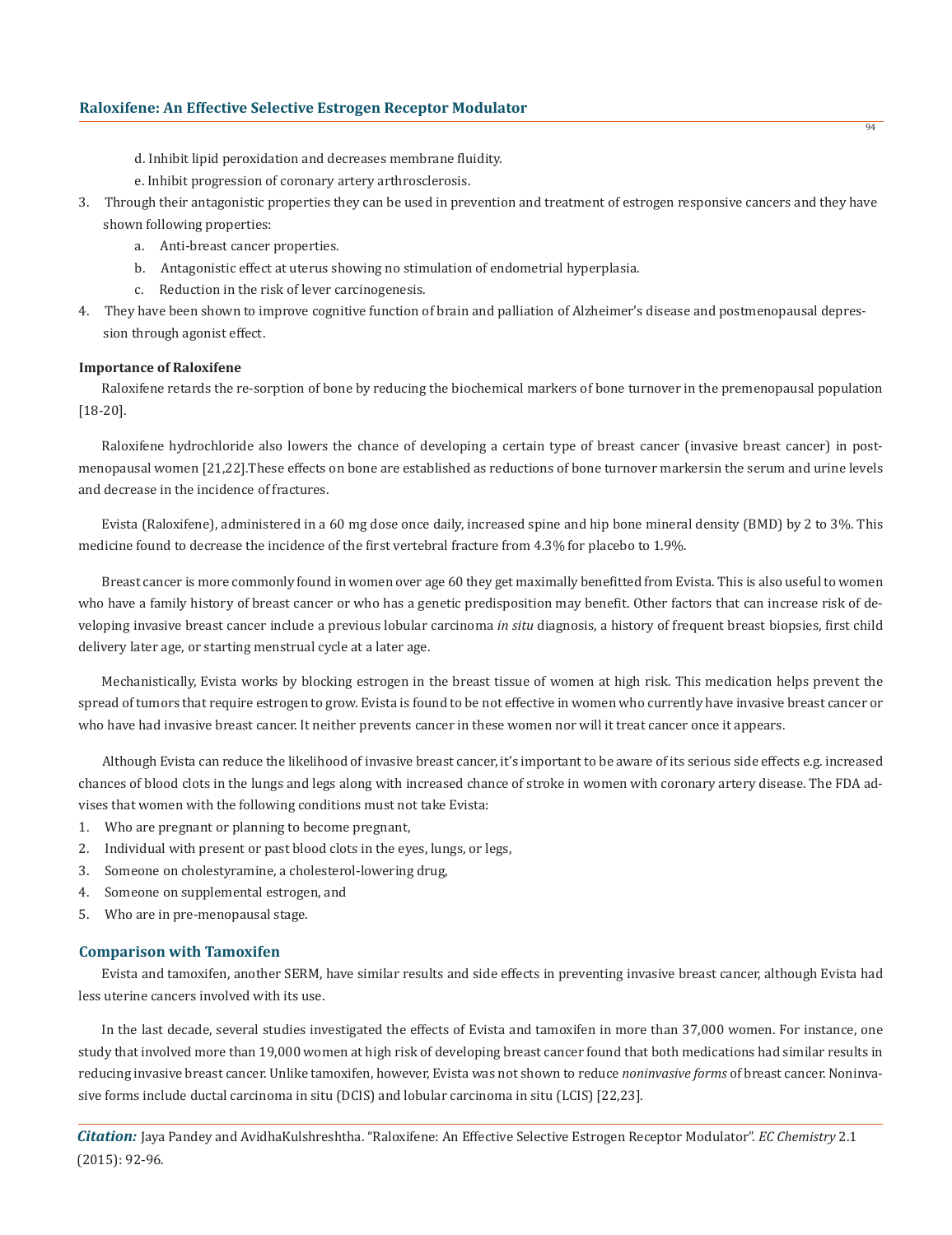Both Evista and tamoxifen may increase the risk of developing blood clots and strokes. Some findings suggest that Evista might be less likely to cause clots, pulmonary embolisms, and strokes than tamoxifen. But other studies say there is no difference. Both raloxifene and tamoxifen carry risks. Because of the possible side effects, doctor should cautiously weigh the benefits and risks of using either drug to prevent invasive breast cancer.

Considering the outcome of comparative studies of Evista and tamoxifen it can be manifested that Evista is the choice of medicine in the management of invasive breast cancer and osteoporosis.

#### **Conclusion**

A number of SERMs are being developed as drugs and several patents have been published claiming their use in various pathological conditions. Out of the two medicines namely, tamoxifen and raloxifene, prevalent for the treatment of breast cancer, the medicine, raloxifene appears to be a near perfect selective estrogen receptor modulator. Although, these two medicines share similar chemical properties and functions, each one of these have different associated risks and side effects. It is clinically proven that raloxifene has about ten times more binding affinity for the estrogen receptor in breast tissue than tamoxifen. It binds strongly to the receptor site, practically eliminating the possibility of any estrogen interacting with a receptor and giving rise the undesired effect of the hormone estrogen. Also, tamoxifen increases the risk for venous thromboembolic and incidence of cataracts more than raloxifene. It is also found that tamoxifen but not raloxifene increases risk for endometrial cancer. These harmful effects have greatly been seen with older women.

An understanding of the pharmacology and structure of such agents has suggested their safer clinical effects in treating number of pathologies related to estrogens. Identification of such compounds with novel and therapeutically useful properties can thus plausibly be exploited in making an active pharmaceutical agent. As a new era has been entered with the demonstration of multifunctional biological profile of synthetic non-steroidal selective ER modulators, in not too distant future there will be a selection of modulators and the choice of modulators will be tailored to meet the need of specific tissues and risk profile of the individual therapy providing better treatment options for estrogen dependent disorders Noticeably, this class of compounds shows promise for the treatment and prophylactic pathologies associated with estrogens, by which novel estrogen pharmaceuticals can be developed as tissue-selective drugs in the new millennium.

# **Bibliography**

- 1. Grese TA and Dodge J A. "Selective estrogen receptor modulators (SERMs)". *Current Pharmaceutical Design* 4.1 (1998): 71-92.
- 2. Zajchowoki., *et al*. *Biological Chemistry* 275.21 (2000): 15885-15894.
- 3. Clemett and Spencer, *Drugs* 60.2 (2000): 379-663.
- 4. Walsh BW., *et al*. "Effects of Raloxifene on Serum Lipids and Coagulation Factors in Health Postmenopausal Women". *JAMA* 279.18 (1998): 1445-1451.
- 5. Sato M., *et al*. "LY 353381. HCl: A Novel Raloxifene Analog with Improved SERM Potency and Efficacy *in vivo*". *Journal of Pharma cology and Experimental Therapeutics* 287.1 (1998): 1-7.
- 6. Pandey J. "Significance of Synthetic SERMs in Women's Health". *Organic Chemistry Current Research* 2.2 (2013).
- 7. Grease., *et al*. "Estrogen Receptor Modulators: Effects in Non-traditional Target Tissues". *Annual Reports in Medicinal Chemistry* 31 (1996): 181-190.
- 8. Goldstein SR., *et al*. "A Pharmacological Review of Selective Oestrogen Receptors Modulators". *Human Reproduction Update* 6.3 (2000): 212-224.
- 9. Mitlak B and Cohen FJ. "Selective Estrogen Receptor Modulators. A Look Ahead". *Drugs* 51.5 (1999): 653-663.
- 10. Rabasseda PA., *et al*. "Arzoxifene Hydrochloride. Estrogen Receptor Modulator". *Drugs of Future* 24.6 (1999): 599.
- 11. Salman M., *et al*. "Estrogen receptor beta ligands: design and synthesis of new 2-phenyl-isoindole-1,3-diones". *Bioorganic & Me dicinal Chemistry Letters* 17.1 (2007): 118.

*Citation:* Jaya Pandey and AvidhaKulshreshtha. "Raloxifene: An Effective Selective Estrogen Receptor Modulator". *EC Chemistry* 2.1 (2015): 92-96.